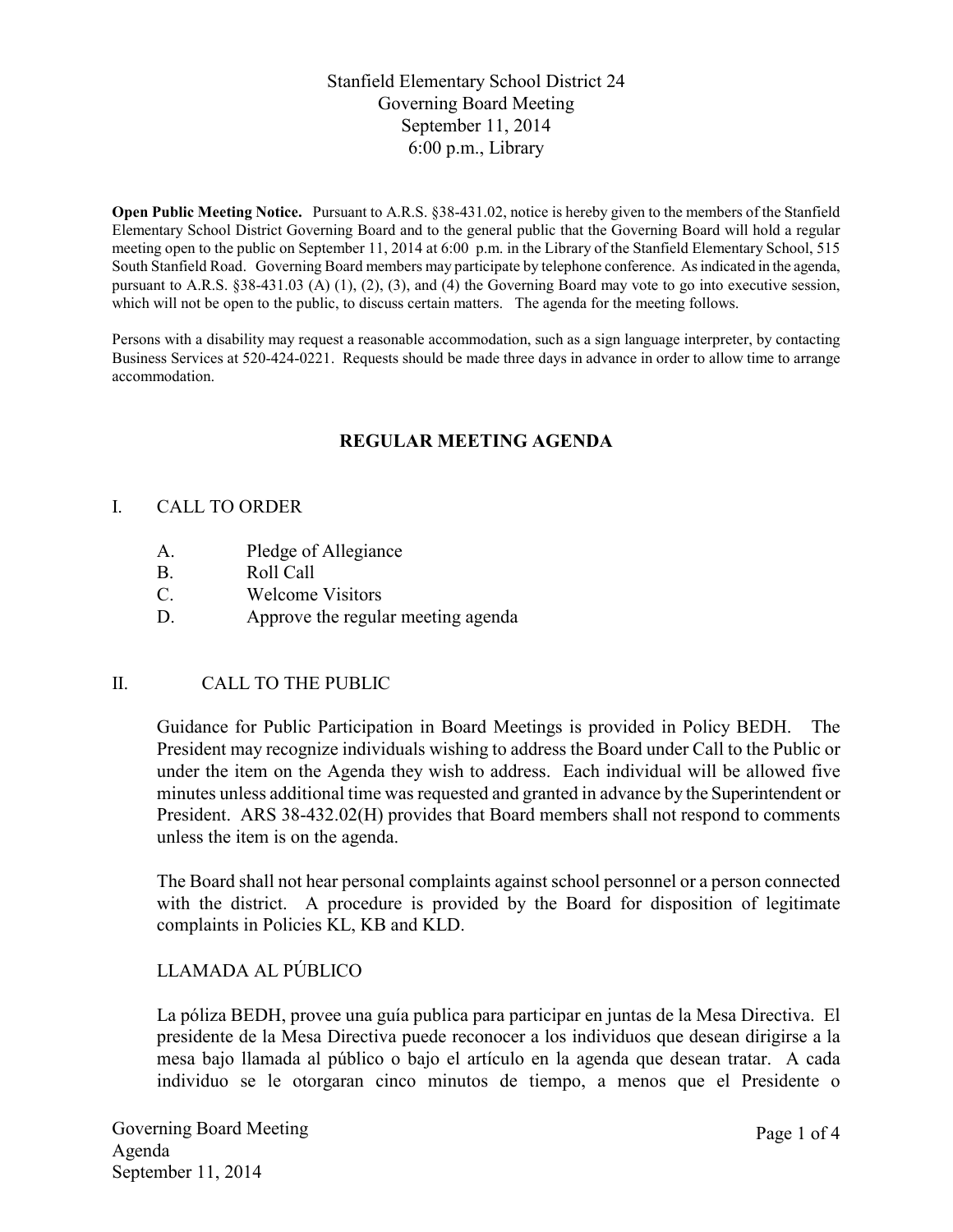Superintendente le hayan concedido tiempo adicional por adelantado. La Póliza ARS 38- 432.02 dice que ningún miembro de la mesa responderá a ningún tipo de comentarios de temas que no estén en la agenda.

La mesa no oirá quejas personales en contra de personal de la escuela o personas que tengan alguna conexión con el Distrito. Para este tipo de quejas la mesa provee otro tipo de procedimientos para la disposición de quejas legítimas las cuales se encuentran en las siguientes Pólizas KL, KB, y KLD.

## III. APPROVAL OF MINUTES

Approve the August 12, 2014 regular governing board meeting minutes.

## IV. AWARDS AND RECOGNITIONS

A. Students of the Month

## V. REPORTS

- A. Superintendent's Report
	- 1. Curriculum Alignment Agreement between Casa Grande High School District and Sacaton, Stanfield, Toltec and Casa Grande Elementary Districts (Pages 1-2)
	- 2. Override election
- B. August Public Funds Expenditure Reports (Pages 3 6)
- C. August Student Activities Report (Page 7)
- D. Principal's Report (Page 8)
- E. Operations Support Services Reports (Pages 9 12)
	- 1. Maintenance
	- 2. Transportation
	- 3. Technology

#### VI. NEW BUSINESS ACTION ITEMS – PERSONNEL

All hiring is pending satisfactory completion of background investigation, records verification, and fingerprint report.

A. Approve hire effective September 2, 2014, Notice of "At-Will" Appointment, 189-day schedule:

Governing Board Meeting Agenda September 11, 2014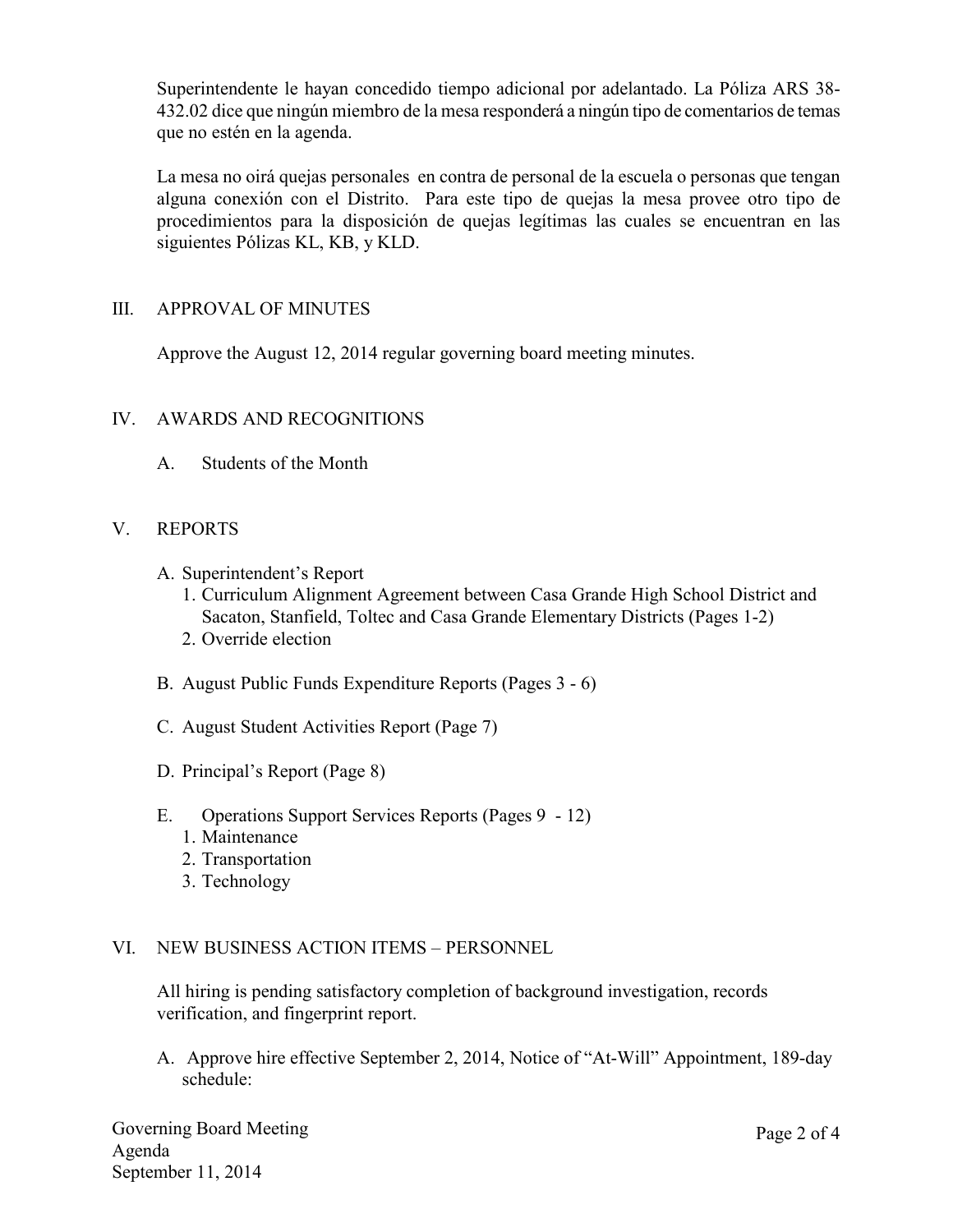1. Mary Sanchez, Instructional Aide

#### VII. NEW BUSINESS ACTION ITEMS – BUSINESS

- A. Ratify approval of payroll vouchers
	- 1. PV3 \$ 105,114.43
	- 2. PV4 \$ 131,672.53
- B. Ratify approval of expense vouchers
	- 1. EV1459 \$ 1,867.00
	- 2. EV1460 \$ 38,000.00
	- 3. EV1504 \$33,403.94
	- 4. EV1505 \$29,498.83
	- 5. EV1506 \$35,992.38
	- 6. EV1507 \$33,719.30
- C. Approve the FY15 Capital Plan Submission to Arizona School Facilities Board (Pages 13-14)
- D. Ratify approval of the 2014-2015 tax rate: Primary 2.2409, Secondary .0000, Total Tax Rate: 2.2409 (Page 15)
- E. Approve 2014-2017 agreement for service commitment in return for subsidy of training expenses between Stanfield Elementary School District and Elvira Massoud
- F. Approve the Food Program Permanent Service Agreement between Stanfield Elementary School District and the Arizona Department of Education to participate in the National School Lunch Program and the School Breakfast Program (Pages  $16 - 33$ )
- G. 2014-2015 Continuous Improvement Plan (Back Pocket)
- 1. Presentation of the Continuous Improvement Plan
- 2. Approve the SESD Continuous Improvement Plan for 2014-2015

#### VIII. NEW BUSINESS NON-ACTION ITEMS (Policy Advisory Folder)

- A. Policy Advisories, First Reading and study:
	- 1. PA 504 BCB Board Member Conflict of Interest
	- 2. PA505 BDB Board Officers

Governing Board Meeting Agenda September 11, 2014